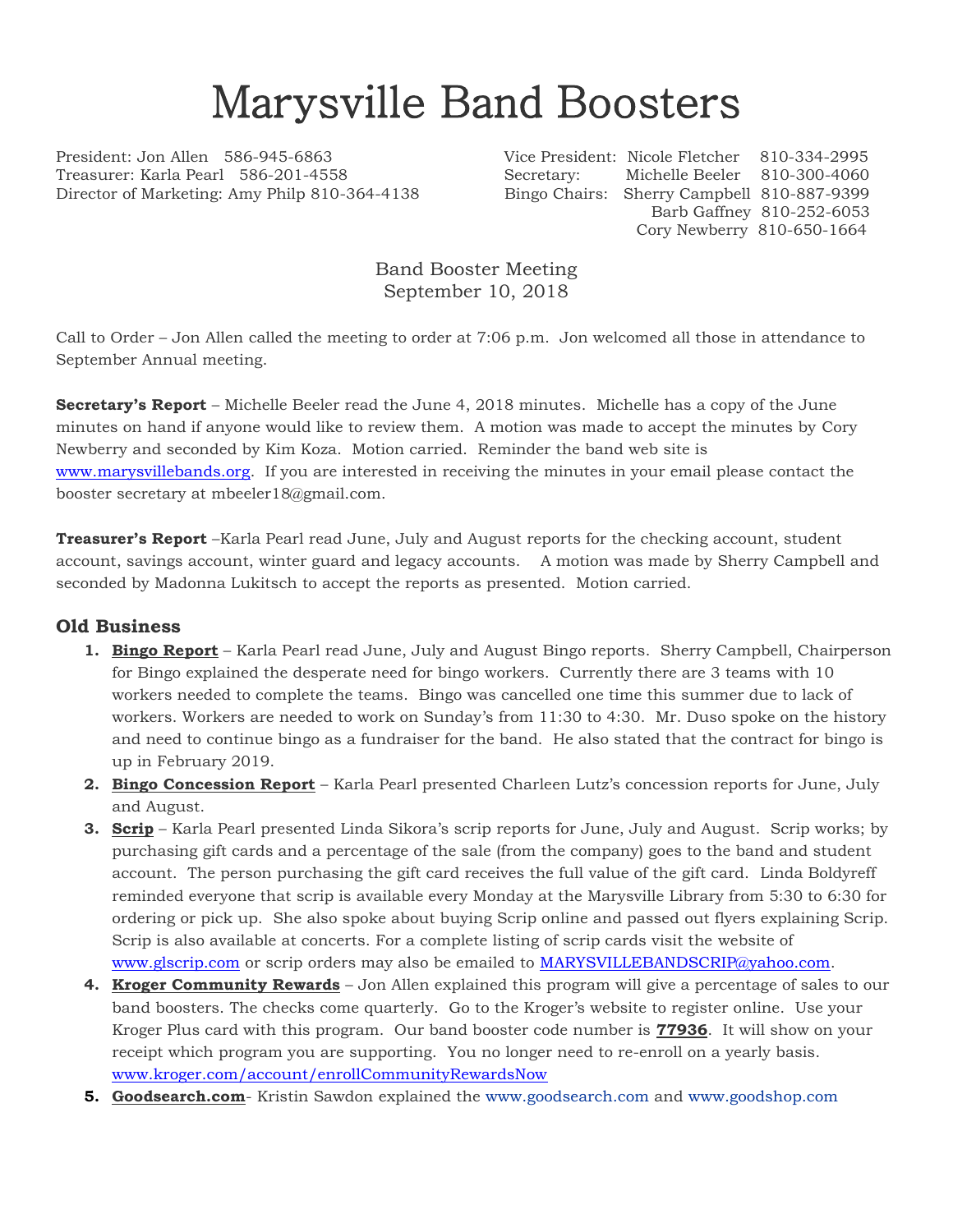programs. Use [www.goodsearch.com](http://www.goodsearch.com/) for your search engine and the band receives a penny for every search. Use [www.goodshop.com](http://www.goodshop.com/) for your shopping and the band will receive a percentage of your purchases. You must link to Marysville Viking Regiment Booster Club on the tool bar. We make the most money from Goodshop.

- **6. Student Accounts** Linda Boldyreff let everyone know to mail Linda Sikora payments for tour. Linda's information is on the band website. If you want the money to come out of your student's account let Linda know.
- **7. Band Tour Payment** 1<sup>st</sup> payment (\$310) is due for Tour 2019 on September 15, 2018.
- **8. Mum Sale** –Kelsey Wade informed everyone that approximately 5,200 mum plants were sold. She needs helpers for delivery day if you are interested in helping you can sign-up on sign-up genius or on the sign-up sheet at the meeting tonight. Delivery is September 26, 2018 from 10:00 a.m. to 5:00 p.m.
- **9. Spaghetti Dinner** –Mr. Duso spoke about the dinner which is September 21, 2018. Tickets were sent home with students on Friday, September 7, 2018. Students in grades 9-12 are required to sell 5 tickets. This is the longest running fundraiser for the band. Volunteers are needed please sign-up on sign-up genius or on the sign-up sheets at the meeting tonight.
- **10.Cookie Dough Sale** Karla Pearl informed everyone that the cookie dough sale will be October 3 thru October 17, 2018. Delivery will be November 13, 2018 at the Middle School from 3:30 – 6:00 p.m. Cookie dough will be \$12.50 per tub this year with \$5.00 from each tub into student accounts.

## **New Business**

- **1. Band Apparel –** Jon Allen introduced Amy Philp and spoke about the band apparel available to purchase. Please see Amy if you are interested.
- **2. Discount Card Fundraiser** Diane Sylvia spoke about the discount cards. If you know of any businesses interested please let her know. Sales will begin on November 26, 2018. Cards are \$10.00 with \$7.00 going into student accounts. This year 1000 cards will be available. Cards can be purchased from Diane starting November 26, 2018.
- **3. Signup sheets** Jon has signup sheets on the table. Please signup if you are interested in volunteering. Thank you.

## **Band Director's report**

- **1. Meetings** Mr. Duso spoke about the importance of attending Booster meetings and parent involvement in the triangle of the band program.
- **2. Thank you** Mr. Duso thanked everyone for the wonderful support during the passing of his mother.
- **3. Student teacher** Mr. Duso introduced Camiel King, student teacher from Central Michigan University.
- **4. Percussion cabinet** Mr. Duso is looking for a volunteer to build a percussion cabinet. See him for details.
- **5. Next meeting** Tracy from Educational tours will be here next meeting to discuss the tour and insurance.
- **6. Band Tour raffle** 5 \$100 drawings were held

Winners were 1. Tammy Collard/Eryn Collard

- 2. Madonna Lukitsch/Ava Lukitsch
- 3. Christi Smafield/Andrew Smafield
- 4. Leanne Dobson/Erynn Dobson
- 5. Kelsey Wade/Jesse Bunch